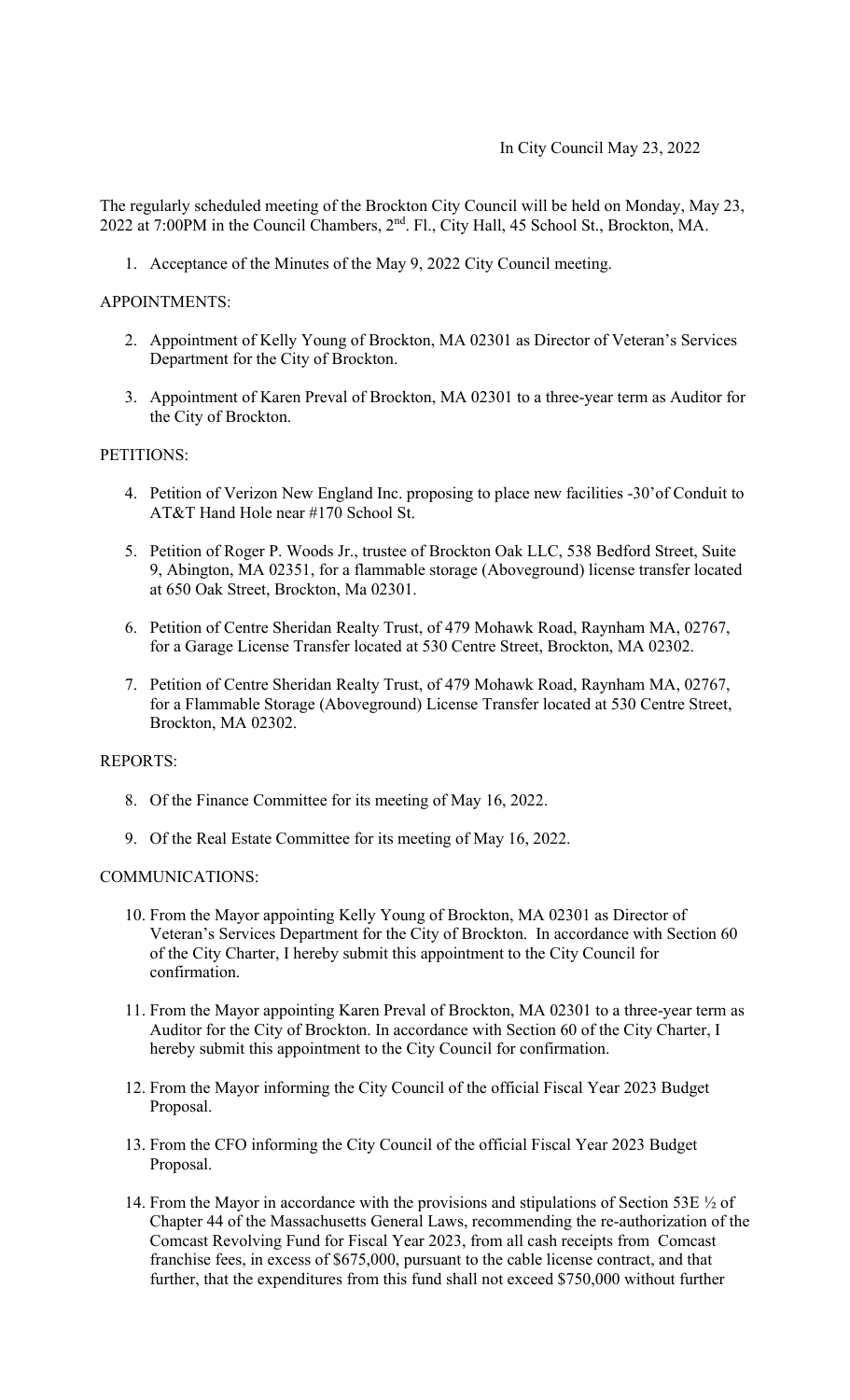appropriation, during fiscal year 2023, said expenditures to be limited to the cable related activities during fiscal year 2023, including disbursement of funding to the Brockton Community Cable Corporation, and that further, the Mayor shall comply with reporting requirements for revolving funds of M.G.L., Chapter 44, Section 53 1/2 and with the reporting requirements of the contract with Comcast.

- 15. From the CFO in accordance with Section 5 of Chapter 324 of the Acts of 1990, certifying that the financial resources and revenues of the City of Brockton are and will continue to be adequate to support the proposed re-authorization of the Comcast Revolving Fund for Fiscal Year 2023, under the control of the Mayor, from all revenues in excess of \$675,000 from franchise fees from Comcast pursuant to the Cable contract, but further provided that expenditures of such revolving fund revenues shall not exceed \$750,000 without further appropriation, during Fiscal Year 2023, and shall be limited to spending purposes for cable related activities, including funding provided to Brockton Community Cable Corporation, without a detrimental impact on the continuous provision of the existing level of municipal services.
- 16. From the Director of Council on Aging requesting acceptance of \$190,596.00 Formula Grant Funds by the City Council.
- 17. From the Mayor in accordance with the General Laws of Massachusetts, Chapter 44, recommending that the City Council authorize the acceptance and expenditure of the grant award in the amount of \$190,596.00 from… COMMONWEALTH OF MASSACHUSETTS EXECUTIVE OFFICE OF ELDER AFFAIRS-FORMULA GRANT to…...DEPARTMENT OF COUNCIL ON AGING-FORMULA GRANT FUND. These grant funds will be used to fund the Council on Aging and dispersed in the following manner: salary including overtime, energy, department equipment repair, printing, office supplies, and registration, memberships and subscriptions.
- 18. From the CFO in accordance with Section 5 of Chapter 324 of the Acts of 1990, certifying that the financial resources and revenues of the City of Brockton are and will continue to be adequate to support the grant funds in the amount of \$190,596.00 from… COMMONWEALTH OF MASSACHUSETTS EXECUTIVE OFFICE OF ELDER AFFAIRS-FORMULA GRANT to…...DEPARTMENT OF COUNCIL ON AGING-FORMULA GRANT FUND without a detrimental impact on the continuous provision of the existing level of municipal services.
- 19. From the DPW Commissioner requesting reauthorization of the revolving fund FY2023 for the Roadway Design Construction fund.
- 20. From the Mayor in accordance with the General Laws of Massachusetts, Chapter 44, recommending that the City Council re-authorize the Roadway Design and Construction Revolving Fund, provided that no more than \$1,000,000 may be expended during Fiscal Year 2023.
- 21. From the CFO in accordance with Section 5 of Chapter 324 of the Acts of 1990, certifying that the financial resources and revenues of the City of Brockton are and will continue to be adequate to support the proposed re-authorization of the Roadway Design and Construction Revolving Fund, provided that no more than \$1,000,000 may be expended during Fiscal Year 2023 without a detrimental impact on the continuous provision of the existing level of municipal services. This revolving fund was created last year and we are seeking to renew it to have a fund dedicated to repairing city streets.
- 22. From the Mayor in accordance with the General Laws of Massachusetts, Chapter 44, recommending that the City Council authorize the transfer of \$2,000,000.00 from…. CERTIFIED FREE CASH to…. PENSION STABILIZATION FUND.
- 23. From the CFO in accordance with Section 5 of Chapter 324 of the Acts of 1990, certifying that the financial resources and revenues of the City of Brockton are and will continue to be adequate to support the total proposed transfer of \$2,000,000.00 from…. CERTIFIED FREE CASH to…. PENSION STABILIZATION FUND without a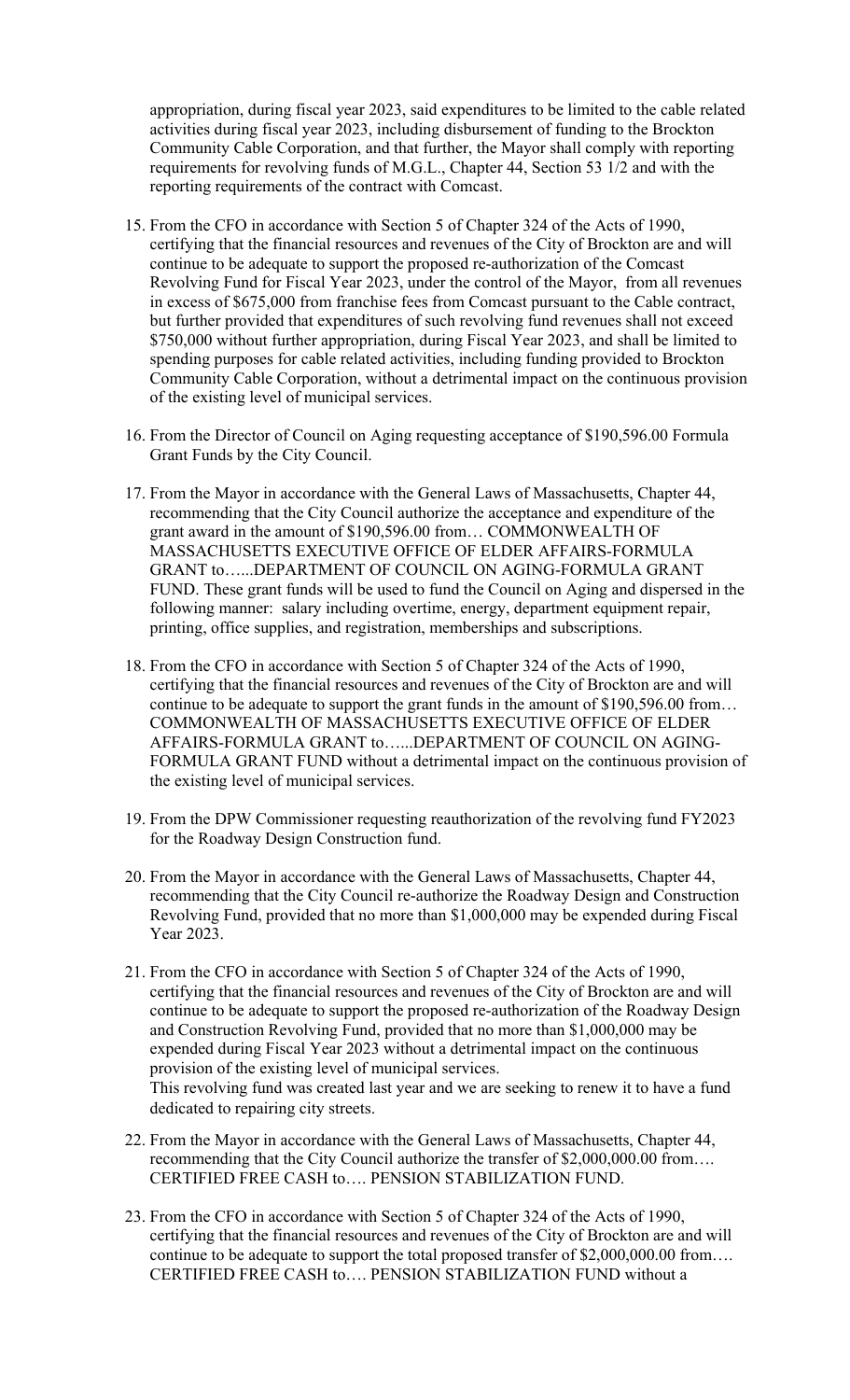detrimental impact on the continuous provision of the existing level of municipal services. As part of the Commonwealth's approval for our plan of finance for the recent pension obligation bond (POB), the city committed to funding the pension stabilization fund yearly with \$5 million. We propose using \$2 million in free cash to fund a portion of the first allocation now, taking advantage of free cash this year.

- 24. From the Superintendent of Buildings requesting reauthorization of the revolving fund FY2023 for the revolving demolition account.
- 25. From the Mayor in accordance with the General Laws of Massachusetts, Chapter 44, recommending that the City Council re-authorize the Demolition Revolving Fund for the demolition charges and fees for the FY2023, limited to annual expenditures of not more than \$110,000, during FY2023, for demolition costs of buildings of the City of Brockton.
- 26. From the CFO in accordance with Section 5 of Chapter 324 of the Acts of 1990, certifying that the financial resources and revenues of the City of Brockton are and will continue to be adequate to support the proposed re-authorization of Demolition Revolving Fund for the demolition charges and fees for the FY2023, limited to annual expenditures of not more than \$110,000, during FY2023, for *demolition* costs of buildings of the City of Brockton, without a detrimental impact on the continuous provision of the existing level of municipal services.
- 27. From the Executive Director of Parking Authority requesting the following transfer of funds From: Parking Authority Capital Projects Enforcement \$21,271.00 To: Snow Removal \$21,271.00 this transfer will be used to pay snow removal in addition to the funds we have collected for Fiscal Year 2022. Further, we have the funds available for Capital Projects.
- 28. From the Mayor in accordance with the General Laws of Massachusetts, Chapter 44, I hereby recommend that the City Council authorize the transfer of \$21,271.00 from.... PARKING AUTHORITY- CAPITAL to…. PARKING AUTHORITY- SNOW REMOVAL.
- 29. From the CFO in accordance with Section 5 of Chapter 324 of the Acts of 1990, certifying that the financial resources and revenues of the City of Brockton are and will continue to be adequate to support the total proposed transfer of \$21,271.00 from…. PARKING AUTHORITY- CAPITAL to…. PARKING AUTHORITY- SNOW REMOVAL without a detrimental impact on the continuous provision of the existing level of municipal services. This transfer will fund additional snow removal costs from the past winter.
- 30. From the Mayor in accordance with the provisions and stipulations of Section 5B of Ch. 40 of the Massachusetts General Laws, recommending the City Council accepts the fourth paragraph of the M.G.L., Ch. 40, Section 5B, which allows the dedication, without further appropriation, of all, or a percentage not less than 25 percent, of particular fees, charges or receipts to a stabilization fund to be effective for the fiscal year beginning on July 1, 2022, or take any other action relative thereto. Expenditures from the Stabilization Fund shall be made on the authority and direction of the Mayor with a vote of the City Council. Also, that the City Council rescind the order that was adopted as amended by the City Council on December 9, 2019 which ordered as follows: Ordered: that the City Council dedicate the following percentage, which may not be less than 25 percent, of the local option excise on retail marijuana sales revenues collected under M.G.L., Ch. 64N ss 3 to the Community Impact Stabilization Fund established under M.G.L., CH. 40, Sec. 5B effective for FY2020 beginning July 1, 2019, or take any other action relative thereto. (FAVORABLE AS AMENDED)
- 31. From the CFO in accordance with Section 5 of Chapter 324 of the Acts of 1990, certifying that the financial resources and revenues of the City of Brockton are and will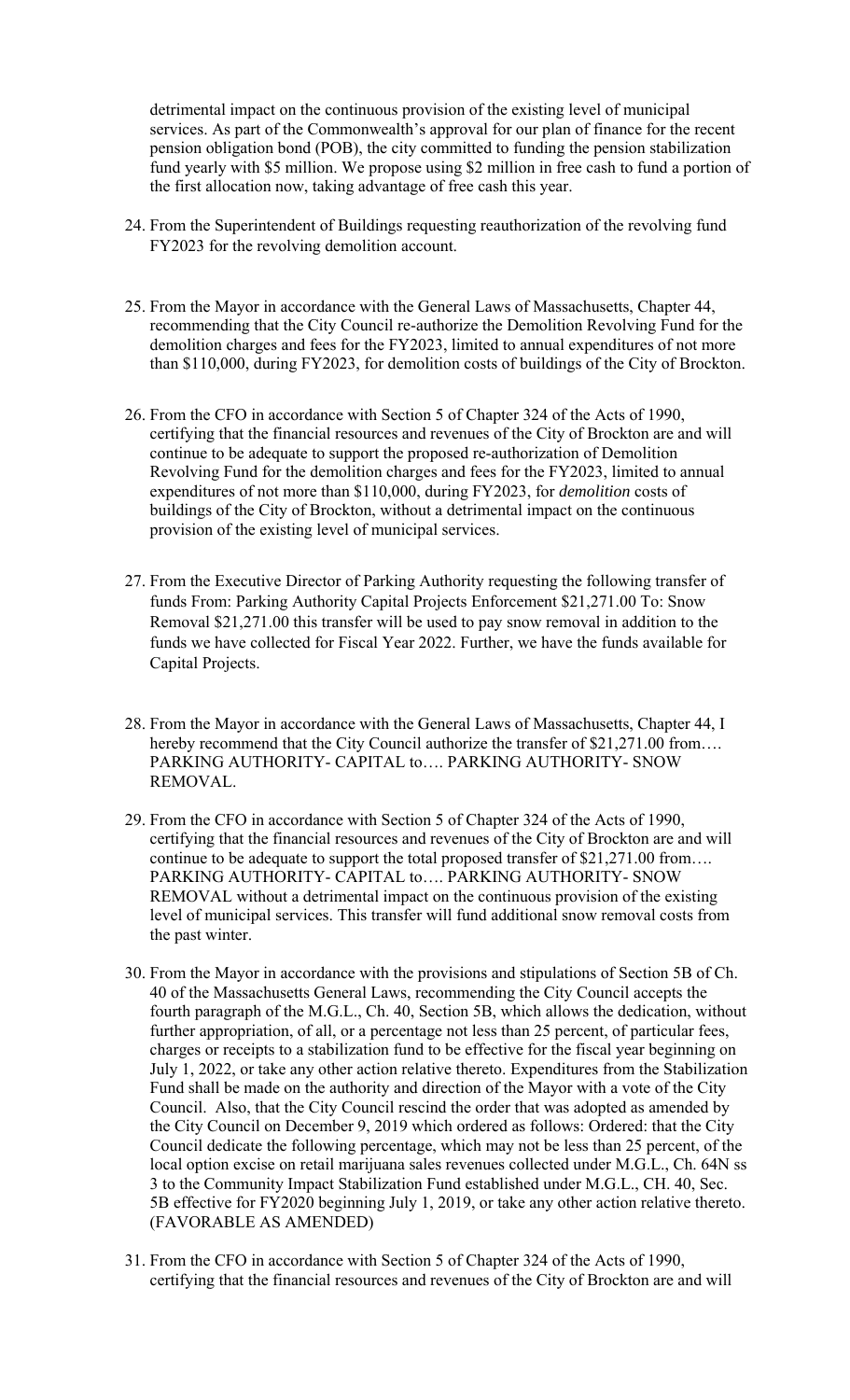continue to be adequate to support the proposed fourth paragraph of the M.G.L., Ch. 40, Section 5B, and that the City Council rescind the order that was adopted as amended by the City Council on December 9, 2019 without a detrimental impact on the continuous provision of the existing level of municipal services. This proposal was developed over many months through collaboration between the Law Department and Finance Department.

- 32. From the Superintendent of Buildings requesting reauthorization of the revolving fund FY2023 for the Vacant/Abandoned Buildings Revolving fund.
- 33. From the Mayor in accordance with the General Laws of Massachusetts, Chapter 44, recommending that the City Council re-authorize the Vacant and Abandoned Buildings Revolving Fund for the sole purpose of maintaining the Abandoned Building Registry, limited to annual expenditures of not more than \$250,000, during FY2023, for the registration of vacant and abandoned buildings.
- 34. From the CFO in accordance with Section 5 of Chapter 324 of the Acts of 1990, certifying that the financial resources and revenues of the City of Brockton are and will continue to be adequate to support the proposed re-authorization of the Vacant and Abandoned Buildings Revolving Fund for the sole purpose of maintaining the Abandoned Building Registry, limited to annual expenditures of not more than \$250,000, during FY2023, for the registration of vacant and abandoned buildings without a detrimental impact on the continuous provision of the existing level of municipal services.
- 35. From the Mayor in accordance with the General Laws of Massachusetts, Chapter 44, recommending that the City Council authorize the transfer of \$185,000.00 from…. CERTIFIED FREE CASH to…. EDUCATION- COLLABORATIVE PROGRAMS SOUTHEASTERN REGIONAL SCHOOL.
- 36. From the CFO in accordance with Section 5 of Chapter 324 of the Acts of 1990, certifying that the financial resources and revenues of the City of Brockton are and will continue to be adequate to support the total proposed transfer of \$185,000.00 from…. CERTIFIED FREE CASH to…. EDUCATION- COLLABORATIVE PROGRAMS SOUTHEASTERN REGIONAL SCHOOL without a detrimental impact on the continuous provision of the existing level of municipal services. The budget for Southeastern Regional School was cut by the Council during last year's budget hearing. This restores the current year's budget to the required amount using available free cash.
- 37. From the Mayor in accordance with the General Laws of Massachusetts, Chapter 44, recommending that the City Council authorize the transfer of \$750,000 from…. CABLE REVOLVING FUND – to…. BROCKTON SCHOOL DEPARTMENT-FACILITIES REVOLVING ACCOUNT without a detrimental impact on the continuous provision of the existing level of municipal services. This transfer will be used for the renovations to the Brockton High School's Auditorium.
- 38. From the CFO in accordance with Section 5 of Chapter 324 of the Acts of 1990, certifying that the financial resources and revenues of the City of Brockton are and will continue to be adequate to support the total proposed transfer of \$750,000 from…. CABLE REVOLVING FUND – to…. BROCKTON SCHOOL DEPARTMENT-FACILITIES REVOLVING ACCOUNT without a detrimental impact on the continuous provision of the existing level of municipal services. This funding is for a collaborative effort between the City and the Brockton Public Schools to upgrade and repair audio and video equipment in the auditorium at Brockton High School.
- 39. From the Mayor in accordance with the General Laws of Massachusetts, Chapter 44, recommending that the City Council authorize the acceptance and expenditure of the grant award in the amount of \$50,000 from… 2022 BLUE CROSS AND BLUE SHIELD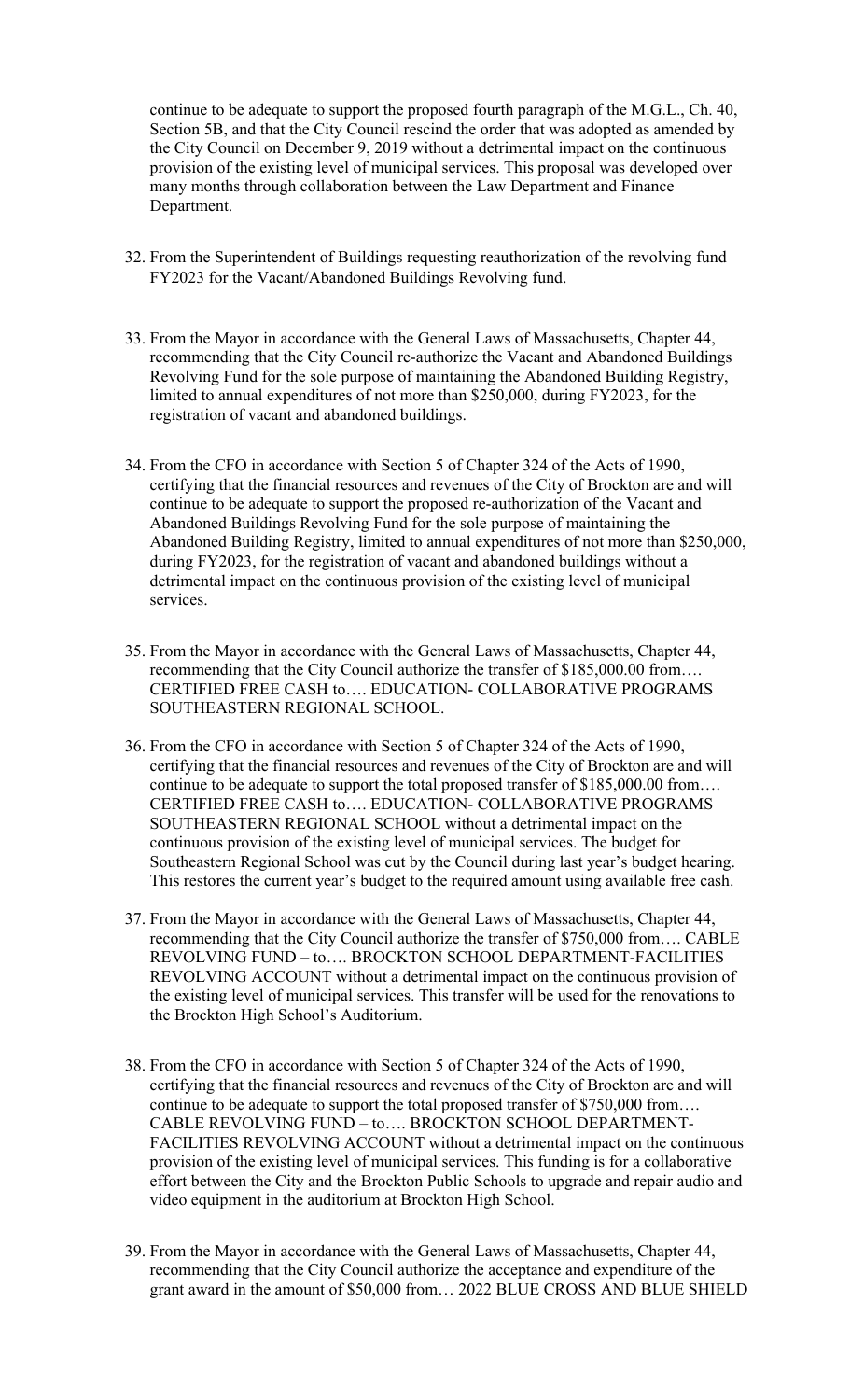(BCBS) OF MASSACHUSETTS NATIONAL FITNESS CAMPAIGN- FY22 NATIONAL FITNESS CAMPAIGN GRANT to…...PARKS AND RECREATION DEPARTMENT– FY22 NATIONAL FITNESS GRANT FUND. These grant funds will be used by the Parks and Recreation Department to renovate Tukis Playground into a Fitness Court to meet the differing needs of a shifting community.

- 40. From the CFO in accordance with Section 5 of Chapter 324 of the Acts of 1990, certifying that the financial resources and revenues of the City of Brockton are and will continue to be adequate to support the grant funds in the amount of \$50,000 from…2022 BLUE CROSS AND BLUE SHIELD (BCBS) OF MASSACHUSETTS NATIONAL FITNESS CAMPAIGN- FY22 NATIONAL FITNESS CAMPAIGN GRANT to…...PARKS AND RECREATION DEPARTMENT– FY22 NATIONAL FITNESS GRANT FUND without a detrimental impact on the continuous provision of the existing level of municipal services.
- 41. From the Acting Chief of Police requesting authorization to expend grant monies related to the FY 2022 First Responders Naloxone Grant from the Massachusetts Department of Public Health, Bureau of Substances Addition Services (BSAS) in the additional amount of \$5,415.30 to be distributed between the police and fire departments as needed.
- 42. From the Police Department Grant Coordinator requesting the attached grant award documents be processed to allow the City of Brockton to expend additional funds from the FY 2022 First Responders Naloxone Grant from the Massachusetts Department of Public Health, Bureau of Substances Addition Services (BSAS) in the additional amount of \$5,415.30 to be distributed between the police and fire departments as needed. There is no required match for these funds.
- Narcan, and supplies related to the administering of this drug. 43. From the Mayor in accordance with the General Laws of Massachusetts, Chapter 44, I hereby recommend that the City Council authorize the acceptance and expenditure of the grant award in the amount of \$5,415.30 from… COMMONWEALTH OF MASSACHUSETTS DEPARTMENT OF PUBLIC HEALTH- FY22 FIRST RESPONDERS NALOXONE GRANT to…... BROCKTON POLICE DEPARTMENT– FY22 FIRST RESPONDERS NALOXONE GRANT FUND. These grant funds will be used by both Police and Fire Departments to purchase Naloxone, otherwise known as
- 44. From the CFO in accordance with Section 5 of Chapter 324 of the Acts of 1990, certifying that the financial resources and revenues of the City of Brockton are and will continue to be adequate to support the grant funds in the amount of \$5,415.30 from… COMMONWEALTH OF MASSACHUSETTS DEPARTMENT OF PUBLIC HEALTH- FY22 FIRST RESPONDERS NALOXONE GRANT to…...BROCKTON POLICE DEPARTMENT– FY22 FIRST RESPONDERS NALOXONE GRANT FUND without a detrimental impact on the continuous provision of the existing level of municipal services.

## UNFINISHED BUSINESS:

- 45. Appointment of Robert Simpson of 29 Keswick Road Brockton, MA 02302 to the License Commission for a three-year term, ending May 2025.
- 46. Appointment of Paul Beckner of 92 Quincy St., Brockton, MA 02302 as an alternate for the Council on Aging for a three-year term, ending May 2025.
- 47. Re-appointment of Karlene Derozier-Brizard of 31 Frost Ave Brockton, Ma 02301 to the Women's Commission for a three-year term, ending May 2025.
- 48. Re-appointment of Janice Johnson-Plumer of 126 Peterson Avenue, Brockton, MA 02302 to the Women's Commission for a three-year term, ending May 2025.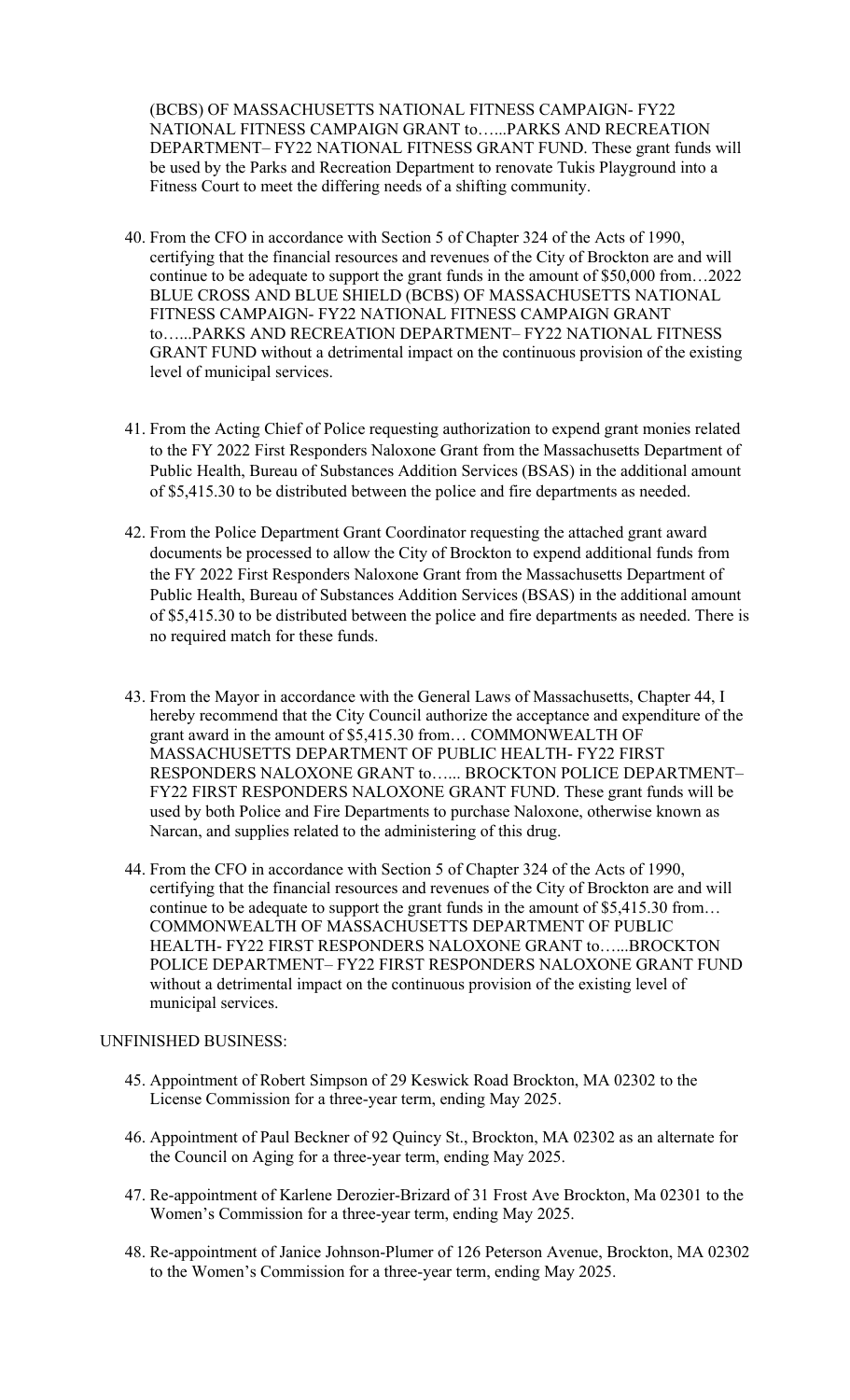layout of said street, being 50.00 feet in width, is shown more particularly on a plan entitled 49. Corrected Order: That the common necessity and convenience of the inhabitants of the City of Brockton require the laying out and acceptance of **ASPEN STREET**, extending from Keswick Road, northerly, to Rodwell Street, a distance of about 1,088 feet, more or less, and for that purpose it is necessary to take an easement for **Highway Purposes** and lay out as a public street or way of said City of Brockton, said easement passing by or over lands of those persons shown on "EXHIBIT A", attached hereto and parties unknown. Said "BUTLER PARK, Revision of Lots at Brockton, Brockton, Mass., Scale 1" = 40', January 30, 1959", drawn by Bradford Saivetz C.E., Quincy, Mass., and recorded at Plymouth County Registry of Deeds in Plan Book 11, Page 719.

The land taken is more fully described as follows: All the land within the limits of a private way known as **Aspen Street**, supposed to belong to parties unknown, being a strip of land 50.00 feet in width, extending from Keswick Road, northerly, to Rodwell Street, a distance of about 1,088 feet, more or less, as shown on the herein described plan, to which reference is hereby made for a more particular description. And we have considered and estimated the damages sustained by all persons who have not waived damages in their several estates as follows: NO AWARDS. (FAVORABLE)

 layout of said street, being 50.00 feet in width, is shown more particularly on a plan entitled 50. Corrected Order: That the common necessity and convenience of the inhabitants of the City of Brockton require the laying out and acceptance of **RODWELL STREET**, extending from Aspen Street, northeasterly, to Keswick Road, a distance of about 300 feet, more or less, and for that purpose it is necessary to take an easement for **Highway Purposes** and lay out as a public street or way of said City of Brockton, said easement passing by or over lands of those persons shown on "EXHIBIT A", attached hereto and parties unknown. Said "BUTLER PARK, Revision of Lots at Brockton, Brockton, Mass., Scale 1" = 40', January 30, 1959", drawn by Bradford Saivetz, C.E., Quincy, Mass., and recorded at Plymouth County Registry of Deeds in Plan Book 11, Page 719.

 reference is hereby made for a more particular description. And we have considered and The land taken is more fully described as follows: All the land within the limits of a private way known as **Rodwell Street**, supposed to belong to parties unknown, being a strip of land 50.00 feet in width, extending from Aspen Street, northeasterly, to Keswick Road, a distance of about 300 feet, more or less, as shown on the herein described plan, to which estimated the damages sustained by all persons who have not waived damages in their several estates as follows: NO AWARDS. (FAVORABLE)

 layout of said street, being 42.00 feet in width, is shown more particularly on a plan entitled 51. Corrected Order: That the common necessity and convenience of the inhabitants of the City of Brockton require the laying out and acceptance of **VICTORY STREET**, extending from Aspen Street, westerly, to Bourne Street Street, a distance of about 450 feet, more or less, and for that purpose it is necessary to take an easement for **Highway Purposes** and lay out as a public street or way of said City of Brockton, said easement passing by or over lands of those persons shown on "EXHIBIT A", attached hereto and parties unknown. Said "BUTLER PARK, Revision of Lots at Brockton, Brockton, Mass., Scale 1" = 40', January 30, 1959", drawn by Bradford Saivetz, C.E., Quincy, Mass., and recorded at Plymouth County Registry of Deeds in Plan Book 11, Page 719.

The land taken is more fully described as follows: All the land within the limits of a private way known as **Victory Street**, supposed to belong to parties unknown, being a strip of land 42.00 feet in width, extending from Aspen Street, westerly, to Bourne Street, a distance of about 450 feet, more or less, as shown on the herein described plan, to which reference is hereby made for a more particular description. And we have considered and estimated the damages sustained by all persons who have not waived damages in their several estates as follows: NO AWARDS. (FAVORABLE)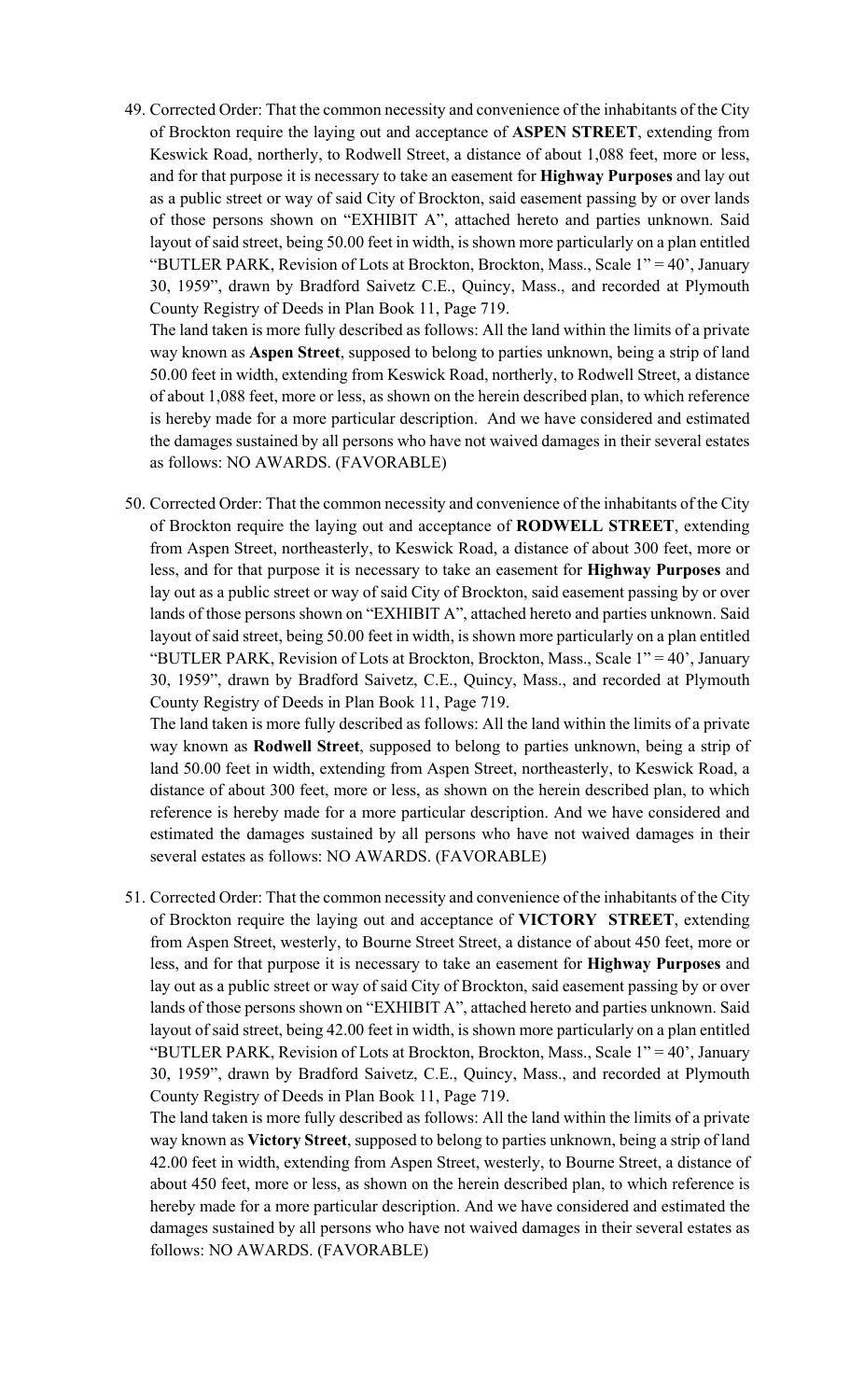- 52. Ordered: That the City Council hereby declares that the land off Thatcher Street in Brockton, MA identified as LOT A containing 40,000 sq. ft., described in a plan dated December 9, 2021 entitled "PROPOSED ACQUISTION in BROCKTON, PLYMOUTH, MA", scale 1'= 50', prepared by J.K. Holmgren Engineering, Inc., Registered Professional Engineers and Land Surveyors, and more fully identified in Exhibit A attached hereto is surplus property and available for disposition and the Mayor and/or Treasurer be authorized to execute any and documents necessary to sell the property to Thatcher Street East LLC, a Massachusetts Limited Liability Corporation having a usual place of business at 561 Thatcher Street, Brockton, Plymouth County, reserving to itself an easement in Lot A for purposes of, installing, Maintain, replacing, removing and using underground utilities, including without limitation sewers, drains, water mains, gas pipes, underground electric lines, underground telephone lines and underground cable television lines therein and
	- thereunder under the easement area, (all of which underground sewers, drains, water mains, gas pipes, electric light, power and telephone wires and cable television lines shall remain the property of the persons installing the same). (FAVORABLE)
- 53. Ordered: That the City of Brockton will revoke the provisions of Chapter 44, § 53F½ of the Massachusetts General Laws, ceasing the Renewable Energy Fund as an enterprise fund effective fiscal year Fiscal Year 2023. (FAVORABLE)
- 54. Ordered: That the following named sum be and the same is hereby transferred as the same was submitted by the Mayor as follows: Transfer of: \$78,000 FROM……. ASSESSORS OFFICE-PURCHASE OF SERVICES \$78,000 TO……… ASSESSORS OFFICE-FULL TIME SALARIES \$78,000 (FAVORABLE)
- same 55. Ordered: That the following named sum be and the same is hereby transferred as the was submitted by the Mayor as follows: Transfer of: \$22,880.05 FROM: EMERGENCY MANAGEMENT AGENCY- PURCHASE OF SERVICES \$2,048 HUMAN RESOURCES-FULL TIME SALARIES \$20,832.05 TO: EMERGENCY MANAGEMENT AGENCY- FULL TIME SALARIES \$22,880.05 (FAVORABLE AS AMENDED)
- same 56. Ordered: That the following named sum be and the same is hereby transferred as the was submitted by the Mayor as follows: Transfer of: \$61,128 FROM: LAW DEPARTMENT-PURCHASE OF SERVICES \$20,000 HUMAN RESOURCES-FULL TIME SALARIES \$41,128 TO: LAW DEPARTMENT-FULL TIME SALARIES \$61,128 (FAVORABLE)
- same 57. Ordered: That the following named sum be and the same is hereby transferred as the was submitted by the Mayor as follows: Transfer of: \$50,000 From: Department of Public Works- Highway- Personal Services- Other Than Overtime To: Department of Public Works- Highway- Personal Services- Overtime (This transfer is necessary in order to cover projected overtime expenses and emergencies for the remainder of the fiscal year.) (FAVORABLE)
- 58. Ordered: That the City of Brockton appropriates the amount of Sixteen Million Dollars (\$16,000,000) to pay costs of designing, reconstructing and rehabilitating the City's sewer system, including, but not limited to cleaning, inspecting and relining sewer lines and mains, manhole rehabilitation, bypass pumping and all other costs incidental and related thereto. To meet this appropriation the City Treasurer, with the approval of the Mayor, is authorized to borrow said amount under G.L. c. 44, §8(4), or pursuant to any other enabling authority, and to issue bonds or notes of the City therefor. Further Ordered: That the City Treasurer is authorized to file an application with The Commonwealth of Massachusetts' Municipal Finance Oversight Board to qualify under G.L. c. 44A any and all bonds or notes of the City authorized by this vote, and to provide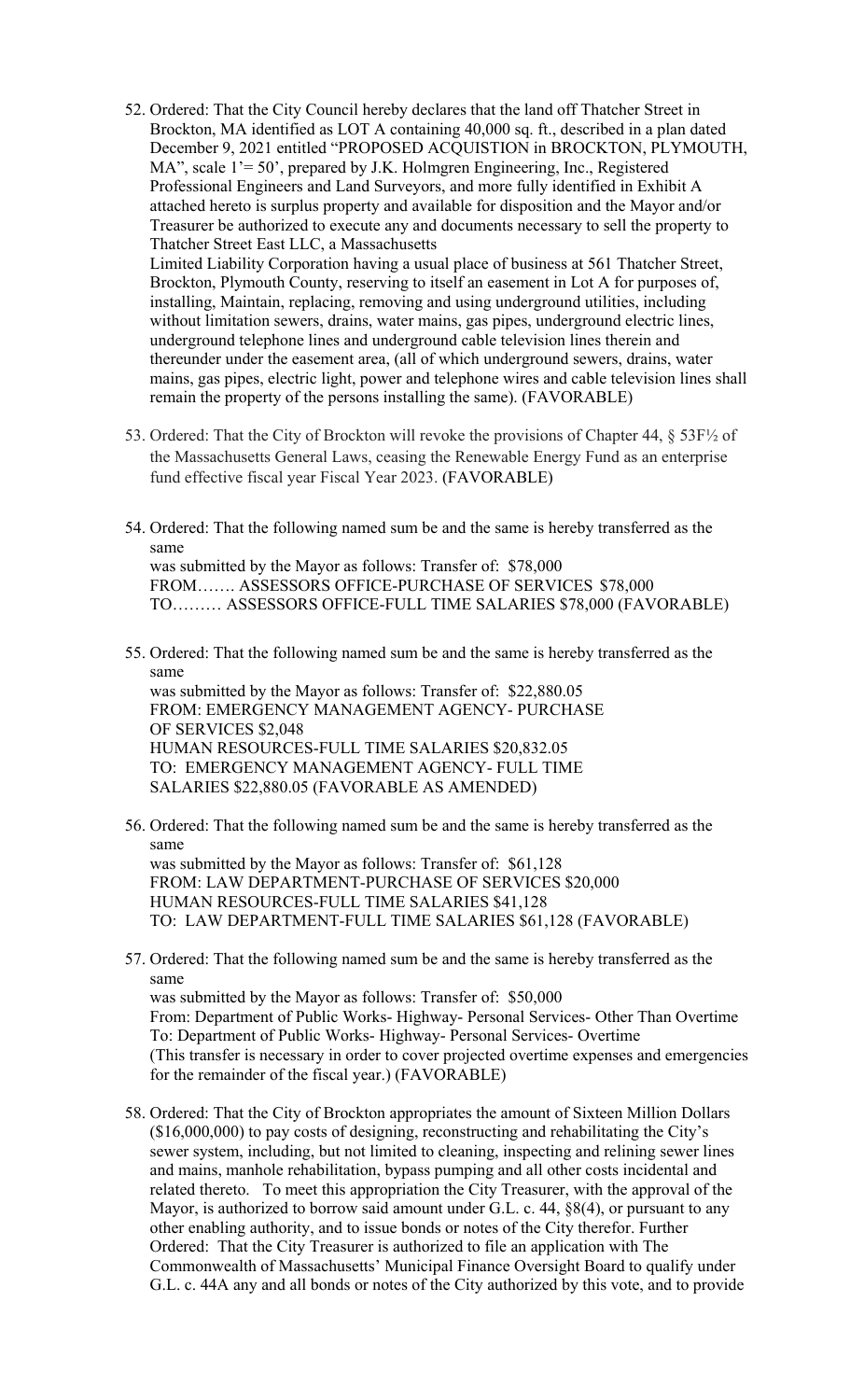such information and execute such documents as the Municipal Finance Oversight Board of The Commonwealth of Massachusetts may require. (FAVORABLE)

- 59. Ordered: That the City of Brockton appropriates the amount of Six Hundred Thousand Dollars (\$600,000) to pay costs of conducting a lead service line inventory and creating a detailed electronic database and map of the City's water service lines, including the payment of all costs incidental and related thereto. To meet this appropriation the City Treasurer, with the approval of the Mayor, is authorized to borrow said amount under G.L. c. 44, §7(7), or pursuant to any other enabling authority, and to issue bonds or notes of the City therefor. Further Ordered: That the City Treasurer is authorized to file an application with The Commonwealth of Massachusetts' Municipal Finance Oversight Board to qualify under G.L. c. 44A any and all bonds or notes of the City authorized by this vote, and to provide such information and execute such documents as the Municipal Finance Oversight Board of The Commonwealth of Massachusetts may require. (FAVORABLE)
- 60. Ordered: That the City of Brockton appropriates the amount of Thirty-Four Million, Eight Hundred Thousand Dollars (\$34,800,000) to pay costs of designing, constructing, equipping and furnishing an advanced water reclamation facility (AWRF) necessary for the efficient disposal of biosolids, which project will include, but not be limited to, demolition of the existing incinerator, installation of new sludge thermal dryers, sludge conveyance equipment and all other ancillary systems and any other related repairs and upgrades to the AWRF, and including the payment of all costs incidental and related thereto. To meet this appropriation the City Treasurer, with the approval of the Mayor, is authorized to borrow said amount under G.L. c. 44,  $\S7(1)$ ,  $\S8(14)$ , or pursuant to any other enabling authority, and to issue bonds or notes of the City therefor. Further Ordered: That the City Treasurer is authorized to file an application with The Commonwealth of Massachusetts' Municipal Finance Oversight Board to qualify under G.L. c. 44A any and all bonds or notes of the City authorized by this vote, and to provide such information and execute such documents as the Municipal Finance Oversight Board of The Commonwealth of Massachusetts may require. (FAVORABLE)
- same 61. Ordered: That the following named sum be and the same is hereby transferred as the was submitted by the Mayor as follows: Transfer of: \$48,011.95 From: Department of Public Works- Highway- Snow Removal To: Department of Public Works- Highway- Personal Services- Other Than Overtime (FAVORABLE)
- same 62. Ordered: That the following named sum be and the same is hereby transferred as the was submitted by the Mayor as follows: Transfer of: \$635,456.00 From: Department of Public Works- Highway- Purchase of Services To: Department of Public Works- Highway- Capital (These funds will be used for the purchase of snow and ice removal equipment.) (FAVORABLE)
- same 63. Ordered: That the following named sum be and the same is hereby transferred as the was submitted by the Mayor as follows: Transfer of: \$19,079 FROM: TREASURER/COLLECTOR-PURCHASE OF SERVICES \$4,000 HUMAN RESOURCES-FULL TIME SALARIES \$15,079 TO: TREASURER/COLLECTOR-FULL TIME SALARIES \$19,079 (FAVORABLE)
- same 64. Ordered: That the following named sum be and the same is hereby transferred as the was submitted by the Mayor as follows: Transfer of: \$297,495 From: Certified Free Cash To: Brockton Police Department – Capital Vehicles (FAVORABLE)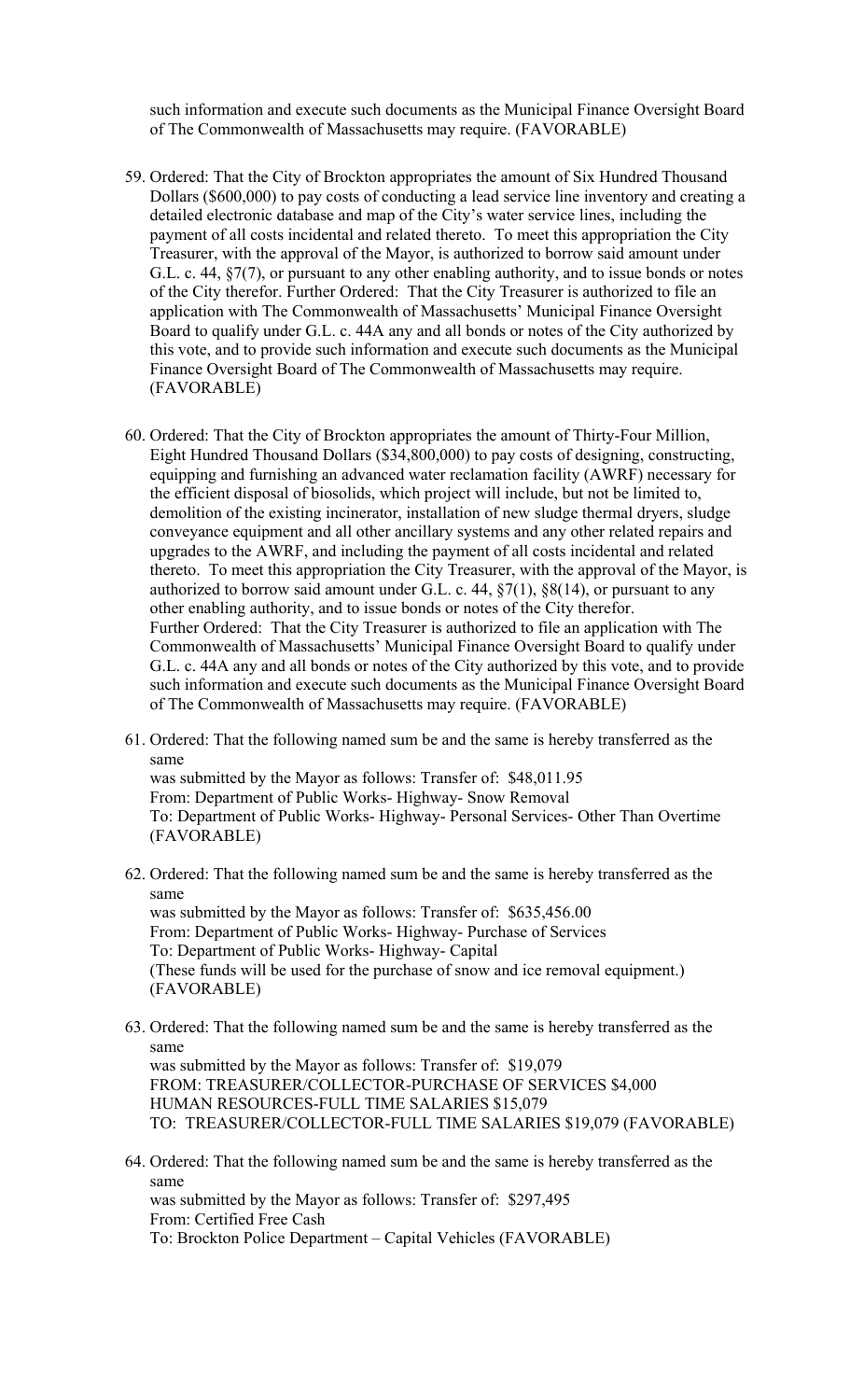- same 65. Ordered: That the following named sum be and the same is hereby transferred as the was submitted by the Mayor as follows: Transfer of: \$1,400,000 From: Public Property- Vacant and Abandoned Building Revolving Fund To: Public Property - Capital (FAVORABLE)
- 66. Resolve: To have Tim Carpenter, Superintendent of Parks, appear before the Brockton City Council Standing Committee on Finance, to discuss efforts for the spring time cleanup and opening of athletic fields and parks in the City of Brockton. Further resolved to have Mr. Carpenter give an update on the plans and timelines concerning repair and rehabilitation of multiple City of Brockton parks and playgrounds. Be it further resolved to have Mr. Carpenter report on the methods, and rules and regulations used for permitting groups to use the city Parks and athletic fields. (FAVORABLE)

## ORDERS:

- 67. Ordered: Receipt of the proposed Fiscal Year 2023 Budget Appropriations.
- 68. Ordered: That the City Council authorize the re-authorization of the Comcast Revolving Fund for FY2023, from all cash receipts from Comcast franchise fees, in excess of \$675,000, pursuant to the cable license contract, and that further, that the expenditure from this fund shall not exceed \$750,000 without further appropriation, during Fiscal Year 2023.
- 69. Ordered: That the City Council authorizes the acceptance and expenditure of the total grant funds in the amount of \$190,596.00. From: Commonwealth of Massachusetts Executive Office of Elder Affairs- Formula Grant To: Department of Council on Aging- Formula Grant Fund (These grant funds will be used to fund the Council on Aging and dispersed in the following manner: salary including overtime, energy, department equipment repair,

printing, office supplies, and registration, memberships and subscriptions.)

- 70. Ordered: That the City Council authorize the re-authorization of the Roadway Design and Construction Revolving Fund for the Fiscal Year 2023 for the sole purposes of funding the creation and maintenance of The Roadway Design and Construction Revolving Fund shall receive the receipts of payments of fines and fees for the engineering, design, construction and paving of projects. Expenditures from the Roadway Design and Construction Revolving Fund shall be made on the authority and direction of the Brockton Department of Public Works Commissioner, provided that no more than \$1,000,000 may be so expended from the Roadway Design and Construction Revolving Fund during fiscal year 2023. The Brockton Department of Public Works Commissioner shall comply with the reporting requirements of M.G.L., Ch. 44, Section 53E1/2.
- 71. Ordered: That the following named sum be and the same is hereby transferred as the same was submitted by the Mayor as follows: Transfer of: \$2,000,000.00 From: Certified Free Cash To: Pension Stabilization Fund
- 72. Ordered: That the City Council authorize the re-authorization of the Demolition Revolving Fund for the FY2023 for the sole purpose of helping to fund cost in connection with demolition of buildings in the City of Brockton. The Demolition Revolving Fund shall receive the receipt of payments of all demolition charges of the City of Brockton. Expenditures from the Demolition Revolving Fund shall be made at the direction of the Building Superintendent, with the written approval of the Mayor, provided that not more than \$110,000 may be so expended from the Demolition Revolving Fund during FY2023. The Building Superintendent shall comply with reporting requirement of M.G.L., Chapter 44, Section 53E ½.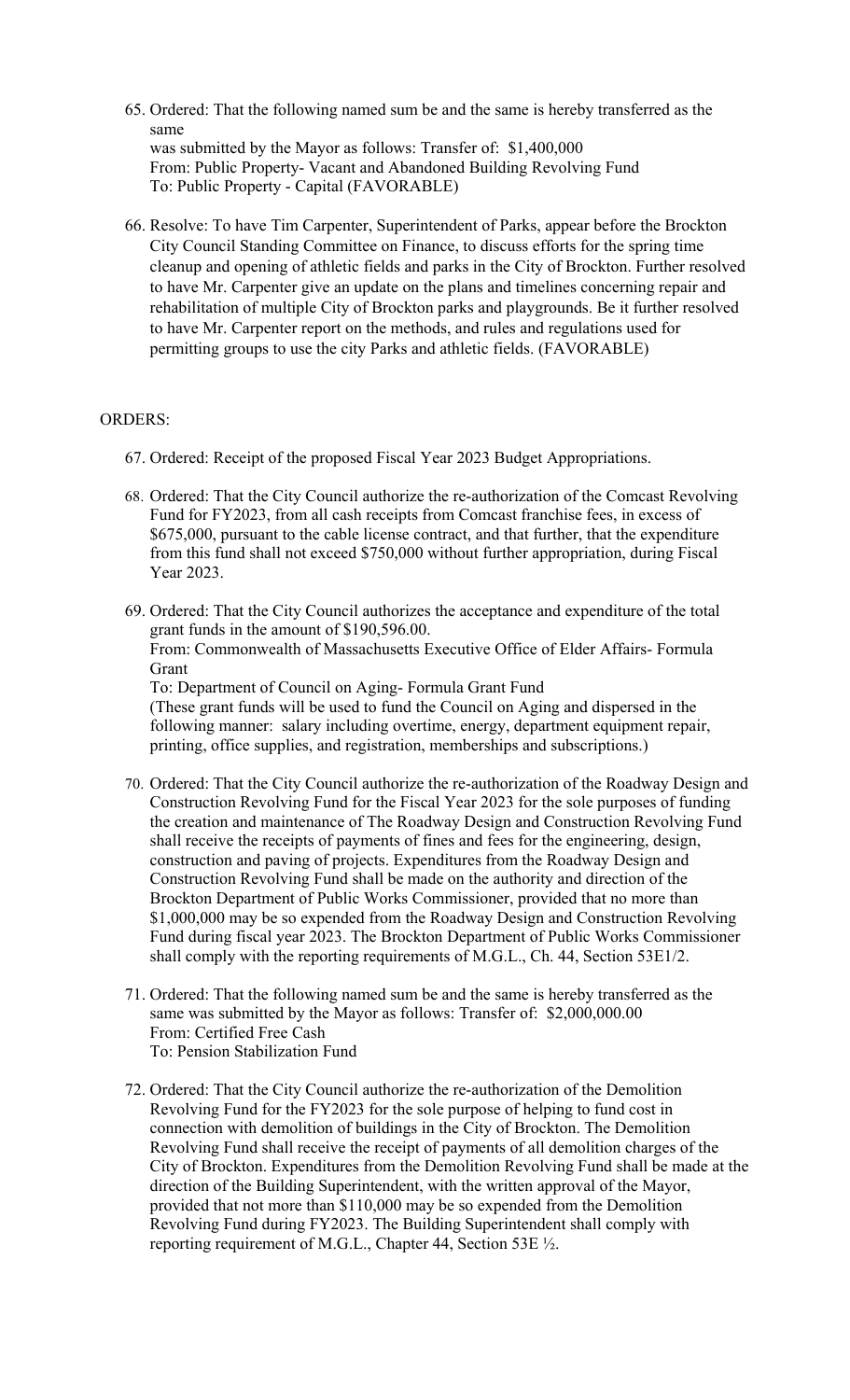- 73. Ordered: That the following named sum be and the same is hereby transferred as the same was submitted by the Mayor as follows: Transfer of: \$21,271.00 From: Parking Authority- Capital To: Parking Authority- Snow Removal
- 74. Ordered: The City accepts the fourth paragraph of Massachusetts General Laws Chapter 40, Section 5B, which allows the dedication, without further appropriation, of all, or a percentage not less than 25 percent, of particular fees, charges or receipts to a stabilization fund established under Massachusetts General Laws Chapter 40, Section 5B, to be effective for the fiscal year beginning on July 1, 2022, or take any other action relative thereto.
- 75. Ordered: To see if the city will dedicate all or a percentage, which may not be less than 25 percent, of the community impact fees, including but not limited to medical and recreational fees, collected under Massachusetts General Laws Chapter 94G and related Host Community Agreements to the Community Impact Stabilization Fund established under Massachusetts General Laws Chapter 40, Section 5B, effective for fiscal year beginning on July 1, 2022, or take any other action relative thereto.
- 76. Ordered: That the City Council authorize the re-authorization of the Vacant and Abandoned Buildings Revolving Fund for the purpose of maintaining the Abandoned Building Registry, as well as the closing, boarding up and care of vacant and abandoned buildings. The Vacant and Abandoned Building Revolving Fund shall receive the receipts of payments of fines and fees for the registration of vacant and abandoned buildings. Expenditures from the Vacant and Abandoned Buildings Revolving Fund shall be made on the authority and direction of the Building Superintendent, provided that no more than two hundred and fifty thousand (\$250,000) may be so expended without further appropriation from the Vacant and Abandoned Buildings Revolving Fund during the FY23. The Building Superintendent shall comply with the reporting requirements of M.G.L., Ch 44. Section 53E ½.
- 77. Ordered: That the following named sum be and the same is hereby transferred as the same was submitted by the Mayor as follows: Transfer of: \$185,000.00 From: Certified Free Cash To: Education- Collaborative Programs Southeastern Regional School
- 78. Ordered: That the following named sum be and the same is hereby transferred as the same was submitted by the Mayor as follows: Transfer of: \$750,000 From: Cable Revolving Fund To: Brockton Public School – Facilities Revolving Account (This transfer will be used for the renovations to the Brockton High School's Auditorium.)
- 79. Ordered: That the City Council authorizes the acceptance and expenditure of the total grant funds in the amount of \$50,000 From: 2022 Blue Cross and Blue Shield (BCBS) of Massachusetts National Fitness Campaign- FY22 National Fitness Campaign Grant To: Parks and Recreation Department- FY22 National Fitness Campaign Grant Fund (These grant funds will be used by the Parks and Recreation Department to renovate Tukis Playground into a Fitness Court to meet the differing needs of a shifting community.)
- 80. Ordered: That the City Council authorizes the acceptance and expenditure of the total grant funds in the amount of \$5,415.30 From: Commonwealth of Massachusetts Department of Public Health- FY22 First Responders Naloxone Grant To: The Brockton Police Department- FY22 First Responders Naloxone Grant Fund (These grant funds will be used by both Police and Fire Departments to purchase

Naloxone, otherwise known as Narcan, and supplies related to the administering of this drug.)